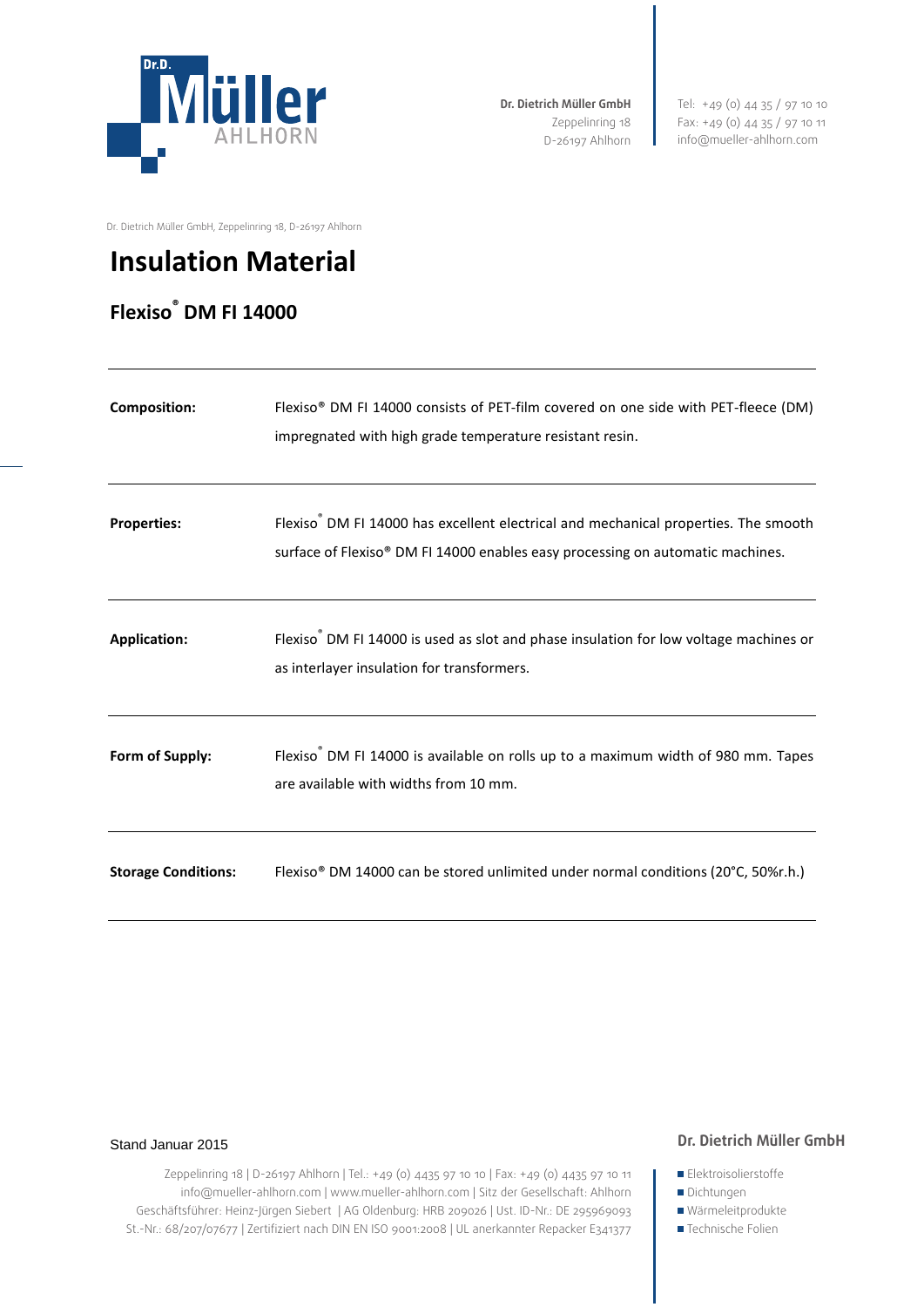

**Dr. Dietrich Müller GmbH** Zeppelinring 18 D-26197 Ahlhorn Tel: +49 (0) 44 35 / 97 10 10 Fax: +49 (0) 44 35 / 97 10 11 info@mueller-ahlhorn.com

Dr. Dietrich Müller GmbH, Zeppelinring 18, D-26197 Ahlhorn

## **Flexiso® DM FI 14000**

| <b>Properties</b>              | <b>Testmethod</b> | Unit             | Value      | Value      | Value      | Value      | Value      |
|--------------------------------|-------------------|------------------|------------|------------|------------|------------|------------|
| Nominal thickness              |                   | mm               | 0.19       | 0.25       | 0.30       | 0.36       | 0.41       |
| Tolerance                      | <b>IEC 626</b>    | mm               | $+/-$      | $+/-$      | $+/-$      | $+/-$      | $+/-$      |
|                                |                   |                  | 0.02       | 0.03       | 0.03       | 0.04       | 0.04       |
| <b>Basis Weight</b>            | <b>IEC 626</b>    | g/m <sup>2</sup> | 218        | 308        | 393        | 463        | 533        |
| PET-film                       | -                 | μm               | 125        | 190        | 250        | 300        | 350        |
| Breakdown voltage              | <b>IEC 626</b>    | kV               | $\geq 7$   | $\geq$ 15  | $\geq$ 18  | $\geq$ 18  | $\geq$ 22  |
| Tensile strength               | <b>IEC 626</b>    |                  |            |            |            |            |            |
| MD                             |                   | $N/10$ mm        | $\geq$ 110 | $\geq$ 240 | $\geq$ 340 | $\geq$ 350 | ≥400       |
| TD                             |                   | $N/10$ mm        | $\geq 75$  | $\geq$ 140 | $\geq$ 300 | $\geq$ 300 | $\geq$ 350 |
| Tensile strength after folding | <b>IEC 626</b>    |                  |            |            |            |            |            |
| MD                             |                   | $N/10$ mm        | $\geq 75$  | >140       | $\geq$ 300 | $\geq$ 300 | $\geq$ 350 |
| TD                             |                   | $N/10$ mm        | $\geq 60$  | ≥90        | $\geq$ 200 | $\geq$ 200 | $\geq$ 250 |
| Thermal classification         | <b>IEC 216</b>    |                  | F          | F          | F          | F          | F          |
|                                |                   |                  |            |            |            |            |            |

Trademark Information: Flexiso<sup>®</sup> is a registered trademark of the company Dr. Dietrich Müller GmbH, Ger-

many.

#### Stand Januar 2015

#### **Dr. Dietrich Müller GmbH**

Zeppelinring 18 | D-26197 Ahlhorn | Tel.: +49 (0) 4435 97 10 10 | Fax: +49 (0) 4435 97 10 11 info@mueller-ahlhorn.com | www.mueller-ahlhorn.com | Sitz der Gesellschaft: Ahlhorn Geschäftsführer: Heinz-Jürgen Siebert | AG Oldenburg: HRB 209026 | Ust. ID-Nr.: DE 295969093 St.-Nr.: 68/207/07677 | Zertifiziert nach DIN EN ISO 9001:2008 | UL anerkannter Repacker E341377 **Elektroisolierstoffe** 

- Dichtungen
- Wärmeleitprodukte
- ■Technische Folien